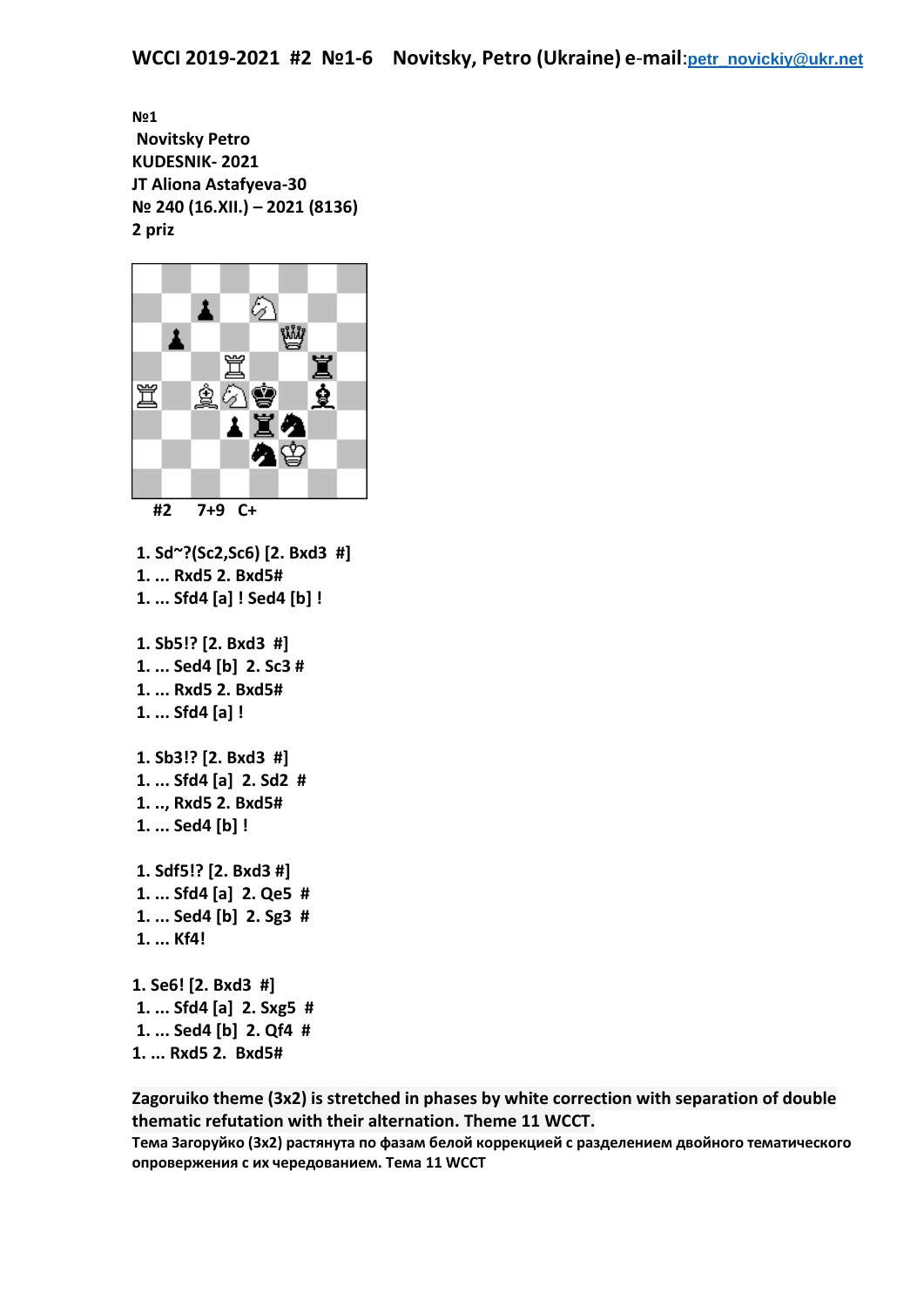## **№2**

**Novitsky Petro SuperProblem 2021 А282 (17. 10. 2021) Informal Tourney (Award is unknown)**



**#2 ( 8 + 8) С+ Try: 1. Bc3? [2. Sxc5, Sxe5 [A] # 1. ... Bxd7 2. Rxd7# 1. ... Qd2 [х] 2. Qxd2 # 1. ... Bxd7 2. Rxd7# But 1. ... Qe2! [y]**

```
Try: 1. Bxc5? [2. Sxe5 [A] #
1. ... Bxc5+ 2. Sxc5#[B]
1. ... Bxd7 2. Rxd7#
But 1. ... Qd2 [х] !
```

```
Solution: 1. Bxe5! [2. Sxc5[B]#
1. ... Qxe5+ 2. Sxe5 [A] #
1. ... Qe2[y] 2. Qc3#
1. ... Bxd7 2. Rxd7#
```
**Barnes, pseudo le Grand, Sushkov, alternation of squares opening move-threat, change of functions of black moves, refutation-defense and provocation of checks against the background of half-battery play.**

**Барнс ,псевдо ле Гранд, Сушков, чередование полей вступительный ход-угроза, перемена функций ходов черных опровержения -защиты и провокация шахов на фоне игры полубатареи.**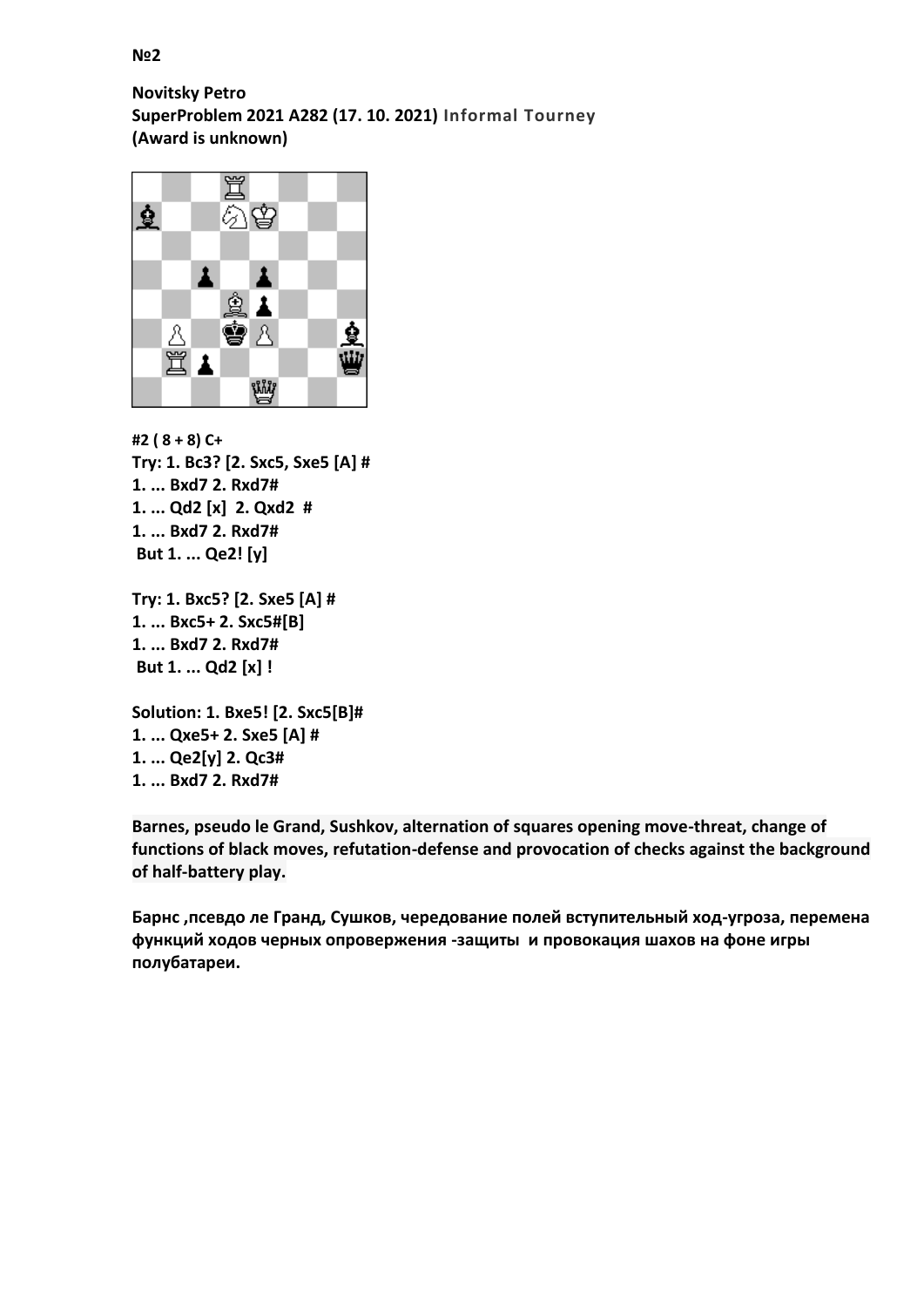**Novitsky Petro SuperProblem, А 240 (24-08-2020) Informal Tourney 5 honourable mention**



**1. ... exf5 2. Qf4 [B] #**

**1. ... Bb7/a6 2. Qxe6#[C]**

**Try: 1. fxe6? [2. Qe5 [A] , Qf4 [B} #] 1. ... dxe3 [b] 2. Bg6 # But 1. ... Rxg5!** 

**Try:1. Bc7? [2. Qe5 [A] #] 1. ... Kxe3 [a] 2. Qf4 [B] # 1. ... dxe3 [b] 2. Qd3 # But 1. ... Sf3!** 

**Solution: 1. Bxe6! [2. Qf4 [B] # 1. ... Kxe3 [a] 2. Qe5 [A] # 1. ... dxe3 [b] 2. Bd5 # 1. ... Bxe6 2. Qxe6#[C] Full form of Barnes theme, including le Grand, Schedea theme, change of mates (3x1) and 2x1) and defenses**

**Полная форма темы Барнса, включая ле Гранд, Шедея тема , перемена матов ( 3х1 и 2x1) и защит .**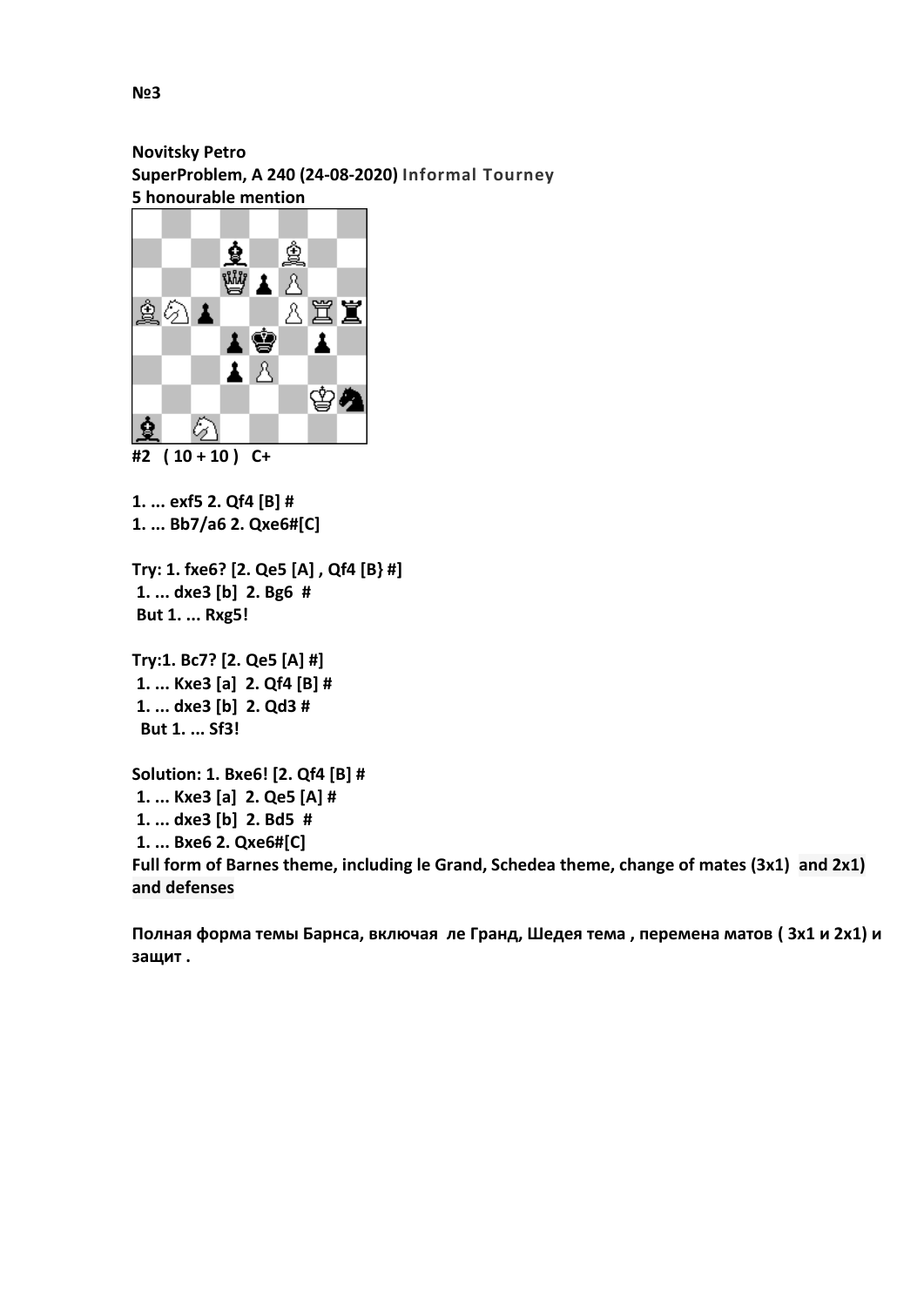**№4 Novitsky Petro Проблеміст України 2021р (А666) (Award is unknown)**



**#2 11+11 С+ Попытки: 1. Sc3? [2. Be4#] 1. ... Sxd6 2. Rxf6 [A] # 1. ... Sxd2 [c] 2. Rxf4 [B] # но 1. ... Rh5!**

```
Попытки: 1. Qc6? [2. Qxd7#]
1. ... dxc6 2. Be6#[X]
1. ... S7xe5 [a] 2. Rxf6 [A] #
1. ... S3xe5 [b] 2. Rxf4 [B] #
 но 1. ... Sxd4!
```
**Попытки: 1. Bxf6? [2. Be6#[X] 1. ... S7e5 [a] 2. B6xe5 [C] #- switchback 1. ... S3e5 [b] 2. Rxf4 [B] 1. …Sxd2 [c] 2. Rxf4 [B] # но 1. ... fxg3!** 

**Решение: 1. Bxf4! [2. Be6#[X] 1. ... S7e5 [a] 2. Rxf6 [A] # 1. ... S3e5 [b] 2. B4xe5 [C] #- switchback 1. ... Sxd2 [c] 2. Bxd2 #**

**The game of a half-battery is in danger, the creation and play of camouflaged batteries in the phase variants, left-came-returned in white and black execution., Change of defenses and mats. Theme 11 WCCi**

**Игра полубатареи в угрозе, создание и игра замаскированных батарей у вариантах фаз, ушел- пришел- вернулся в бело –черном исполнении., перемена защит и матов. Тема 11 WCCT.**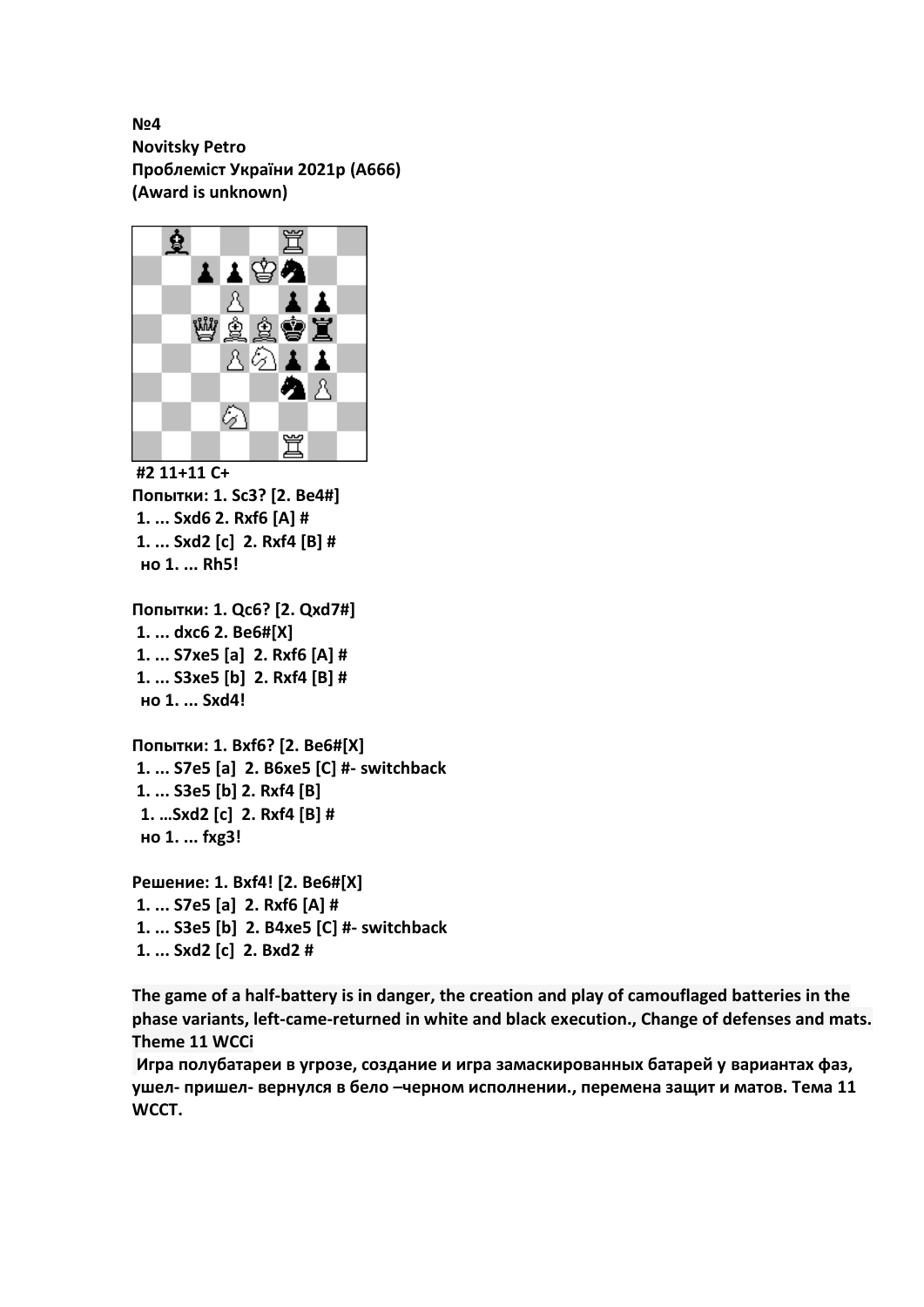**№5 Novitsky Petro Albino TT 2021 2 honourable mention**



Try: 1**. Qh3?** [2. Sg4#] 1. ... Sf6 [a] **2. Rxg6 #** 1. ... gxf5 [b**] 2. Qxh5 #** 1. ... h4 [c] **2. Qxh4 #** But 1. ... Bf3!

Solution: 1**. Rh3**! [2. Sg4#] 1. ... Sf6 [a] **2. Qxg6** # 1. ... gxf5 [b**] 2. Rxh5** # 1. ... h4 [c] **2. Rxh4 #**

**Alternation of types of pieces of the same color (Q-R) moving to four squares against the background of a change of three mats**

**Чередование типов фигур одного цвета (Q-R) ходящих на четыре поля на фоне перемены трех матов**